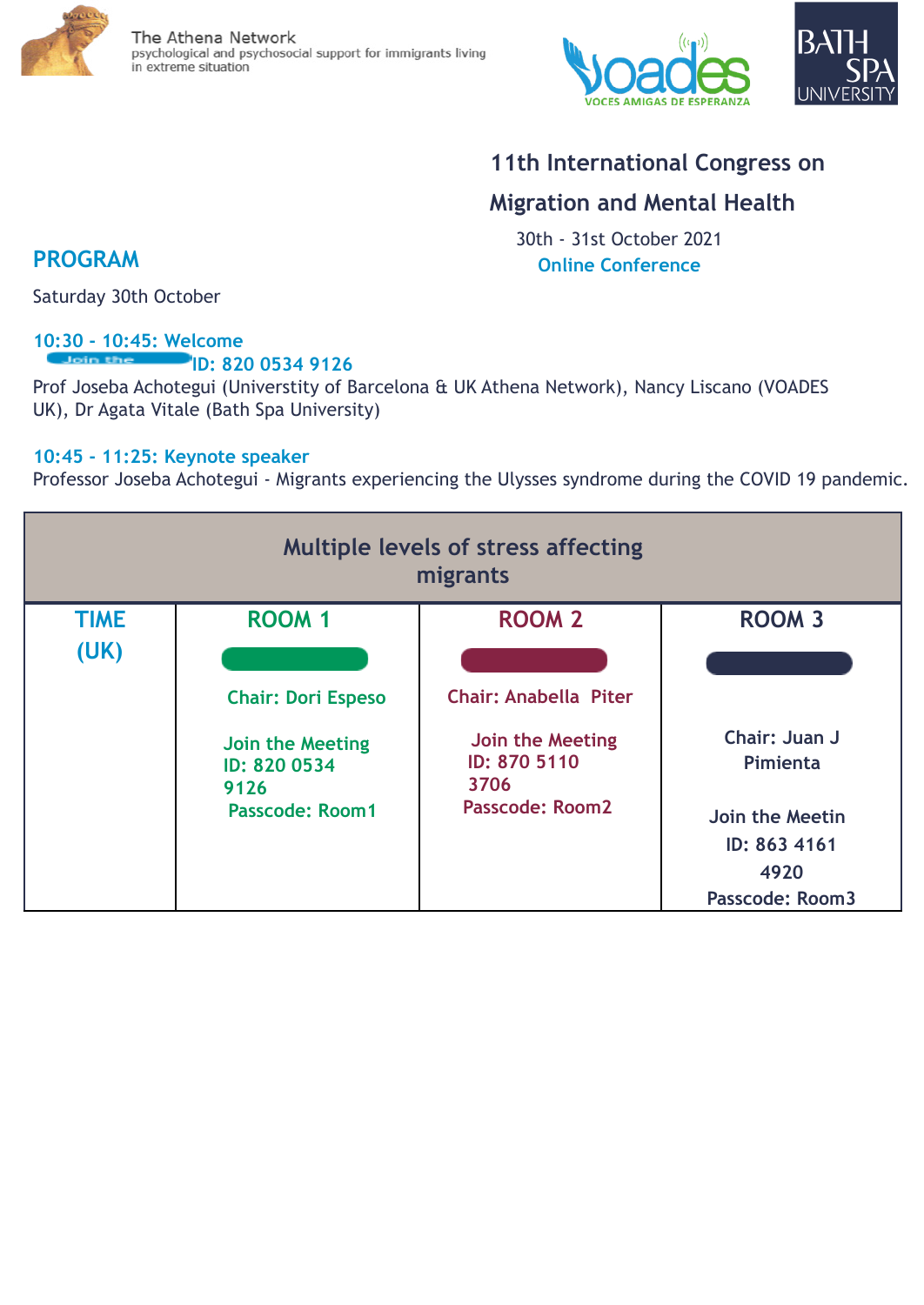| $11:30 -$                                            | Zahra Abbasi, University of Marta Guarch, Antonio |                           | Dr Zurima Toloza Diaz       |  |
|------------------------------------------------------|---------------------------------------------------|---------------------------|-----------------------------|--|
| 12:20                                                | <b>Oslo, Norway</b>                               | Manzanero, Joseba         | <b>Psychiatrist</b>         |  |
|                                                      | "I can't never say Poshtet                        | Achotegui, Ana Miniescu y | MBBS MSc in Mental health   |  |
|                                                      | Degh Shodam in another                            | <b>Steven Byrne</b>       | Culture and mental health   |  |
|                                                      | language": Mental                                 | <b>Universidad San</b>    |                             |  |
|                                                      | <b>Healthcare Behavior Among</b>                  | Jorge, Zaragoza,          |                             |  |
|                                                      | Afghan Women in Norway.                           | <b>Spain</b>              | <b>Juan Carlos</b>          |  |
|                                                      |                                                   | <b>Risk</b><br>factors    | Bejarano (a                 |  |
|                                                      | <b>Nancy Liscano Voades</b>                       | affecting<br>refugees     | <b>Colombian foreign</b>    |  |
|                                                      | UK & Joseba Achotegui                             | their<br>during           | correspondent based in      |  |
|                                                      | Universidad de Barcelona,                         | resettlement              | London)                     |  |
|                                                      | <b>Spain</b>                                      | process.                  | Emilio the Inmigrant; a     |  |
|                                                      | Mental health conditions                          |                           | latino fictional character  |  |
|                                                      | and the Ulysses syndrome                          | Lorna Vassiliades, Queen  | that seeks to represent the |  |
|                                                      | in Latin American families                        | <b>Mary University of</b> | hard work, sacrifices and   |  |
|                                                      | reunited in UK.                                   | London, UK                | tribulations of immigrants. |  |
|                                                      |                                                   | THE JUNGLE from a         |                             |  |
|                                                      |                                                   | Refugee camp to theatre   |                             |  |
|                                                      |                                                   | space: A Case Study.      |                             |  |
|                                                      |                                                   |                           |                             |  |
| $12:30 -$                                            |                                                   | <b>BREAK</b>              |                             |  |
| 1:30                                                 |                                                   |                           |                             |  |
|                                                      |                                                   |                           |                             |  |
| Multiple levels of stress affecting migrants' mental |                                                   |                           |                             |  |
| health                                               |                                                   |                           |                             |  |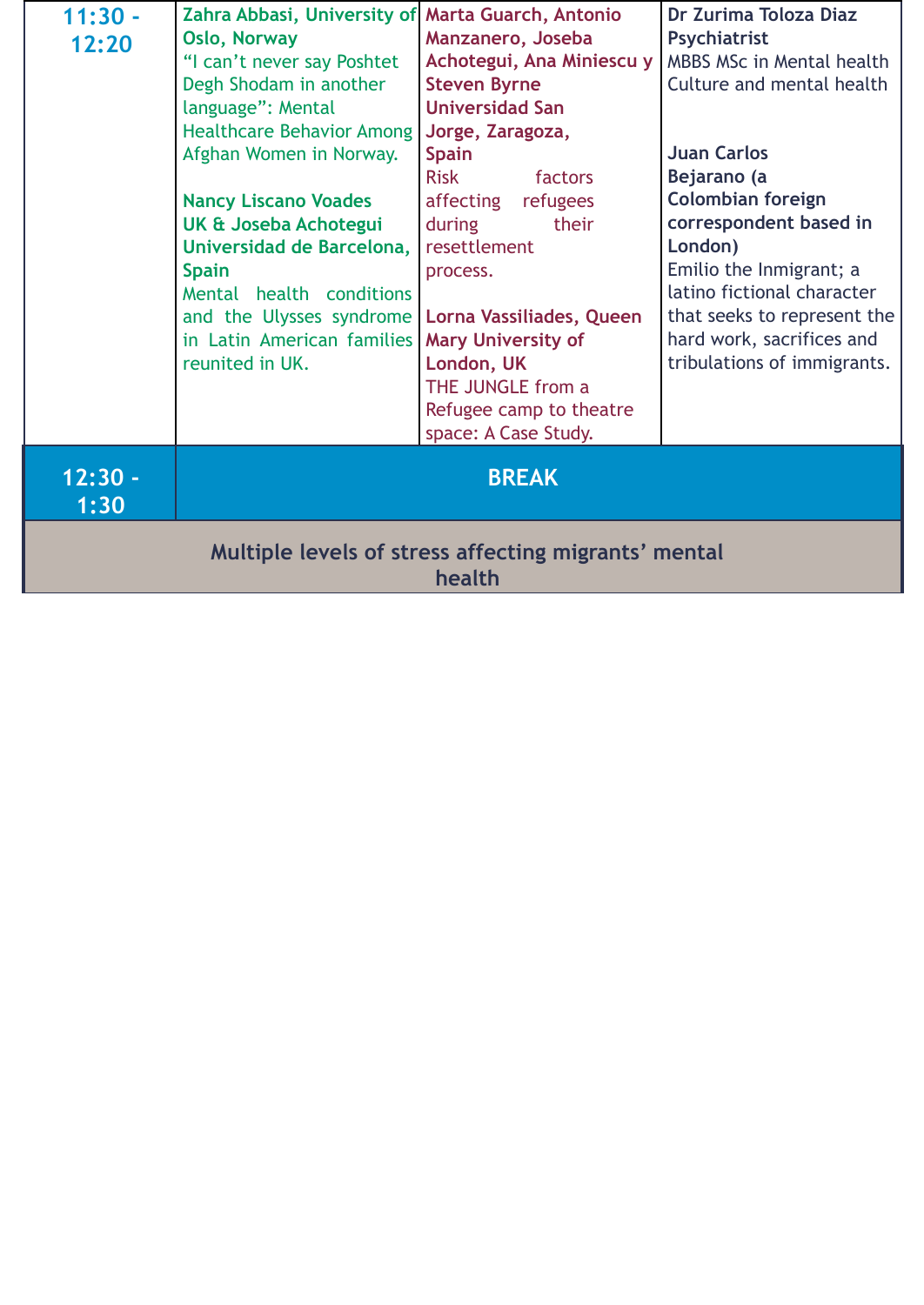| TIME (UK)          | <b>Chair: Maria Jose Riquelme</b><br>del Valle                                                                                                                                                                                                                                                                                                                                                                          | <b>Chair: Natalia Izquierdo</b>                                                                                                                                                                                  | <b>Chair: Letizia</b><br>Marin (Spanish -                                                                                                                                                                                                             |
|--------------------|-------------------------------------------------------------------------------------------------------------------------------------------------------------------------------------------------------------------------------------------------------------------------------------------------------------------------------------------------------------------------------------------------------------------------|------------------------------------------------------------------------------------------------------------------------------------------------------------------------------------------------------------------|-------------------------------------------------------------------------------------------------------------------------------------------------------------------------------------------------------------------------------------------------------|
|                    | (Spanish - English)                                                                                                                                                                                                                                                                                                                                                                                                     | Join the Meeting                                                                                                                                                                                                 | English)                                                                                                                                                                                                                                              |
|                    | ANITAO (traduce)                                                                                                                                                                                                                                                                                                                                                                                                        | ID: 870 5110                                                                                                                                                                                                     | Anabella                                                                                                                                                                                                                                              |
|                    | Join the Meeting                                                                                                                                                                                                                                                                                                                                                                                                        | 3706                                                                                                                                                                                                             | (Traducion)                                                                                                                                                                                                                                           |
|                    |                                                                                                                                                                                                                                                                                                                                                                                                                         | <b>Passcode: Room2</b>                                                                                                                                                                                           | Join the Meeting                                                                                                                                                                                                                                      |
|                    | ID: 820 0534 9126<br><b>Passcode: Room1</b>                                                                                                                                                                                                                                                                                                                                                                             |                                                                                                                                                                                                                  | ID: 863 4161                                                                                                                                                                                                                                          |
|                    |                                                                                                                                                                                                                                                                                                                                                                                                                         |                                                                                                                                                                                                                  | 4920                                                                                                                                                                                                                                                  |
|                    |                                                                                                                                                                                                                                                                                                                                                                                                                         |                                                                                                                                                                                                                  | <b>Passcode: Room3</b>                                                                                                                                                                                                                                |
| $13:30 -$<br>14:20 | Ana Andón, Francia<br>Digital media as accessible<br>and basic tools to promote<br>the promotion and care of<br>mental health during the<br>health crises caused by                                                                                                                                                                                                                                                     | Luz María Garcini,<br>universidad de San<br><b>Antonio USA</b><br>Mental health stressors<br>and coping strategies in<br>Latino immigrant                                                                        | <b>Salvatore Cosentino, Red</b><br>athenea, Spain<br>From south to where?<br>Protection and care to<br>young immigrants who<br>arrive to Spain through the                                                                                            |
|                    | COVID-19.                                                                                                                                                                                                                                                                                                                                                                                                               | communities in the<br>United States during the                                                                                                                                                                   | southern border during the<br>Covid-19 pandemic.                                                                                                                                                                                                      |
|                    | Nelida Tanaka Wada, Clinic<br><b>Yotsuya Yui</b>                                                                                                                                                                                                                                                                                                                                                                        | Covid-19 pandemic.                                                                                                                                                                                               | Dr. José López Rodas, Dr.                                                                                                                                                                                                                             |
|                    | The effects of the Japanese<br>immigration policy on the<br>quality of life and mental<br>health of immigrants and<br>refugees.<br>Azahara González López,<br><b>Psychology Service of the</b><br><b>Malaga Red Cross Migrant</b><br>and Refugee Area, Spain.<br>"SAPRI ( Immediate<br><b>Psychological and</b><br><b>Psychosocial Response). A</b><br>line of team intervention<br>in the current migratory<br>crisis" | Itzel Eguiluz,<br><b>Universidad Nacional</b><br>Autónoma de México,<br><b>Mexico Evaluating the</b><br>use of medications and<br>the admission to to<br>acute<br>psychiatric care for<br>refugees and migrants. | Joseba Achotegui, Soc.<br>Gestión de la Salud Renato<br>López G. Biol Est. Zully<br>Faralli, Mg. Est e Int Artif,<br>Luis Chía, Ing. Sist. Miguel<br><b>Lozano Peru</b><br>Health and mental health<br>management of Venezuelan<br>immigrants in Peru |
|                    |                                                                                                                                                                                                                                                                                                                                                                                                                         |                                                                                                                                                                                                                  |                                                                                                                                                                                                                                                       |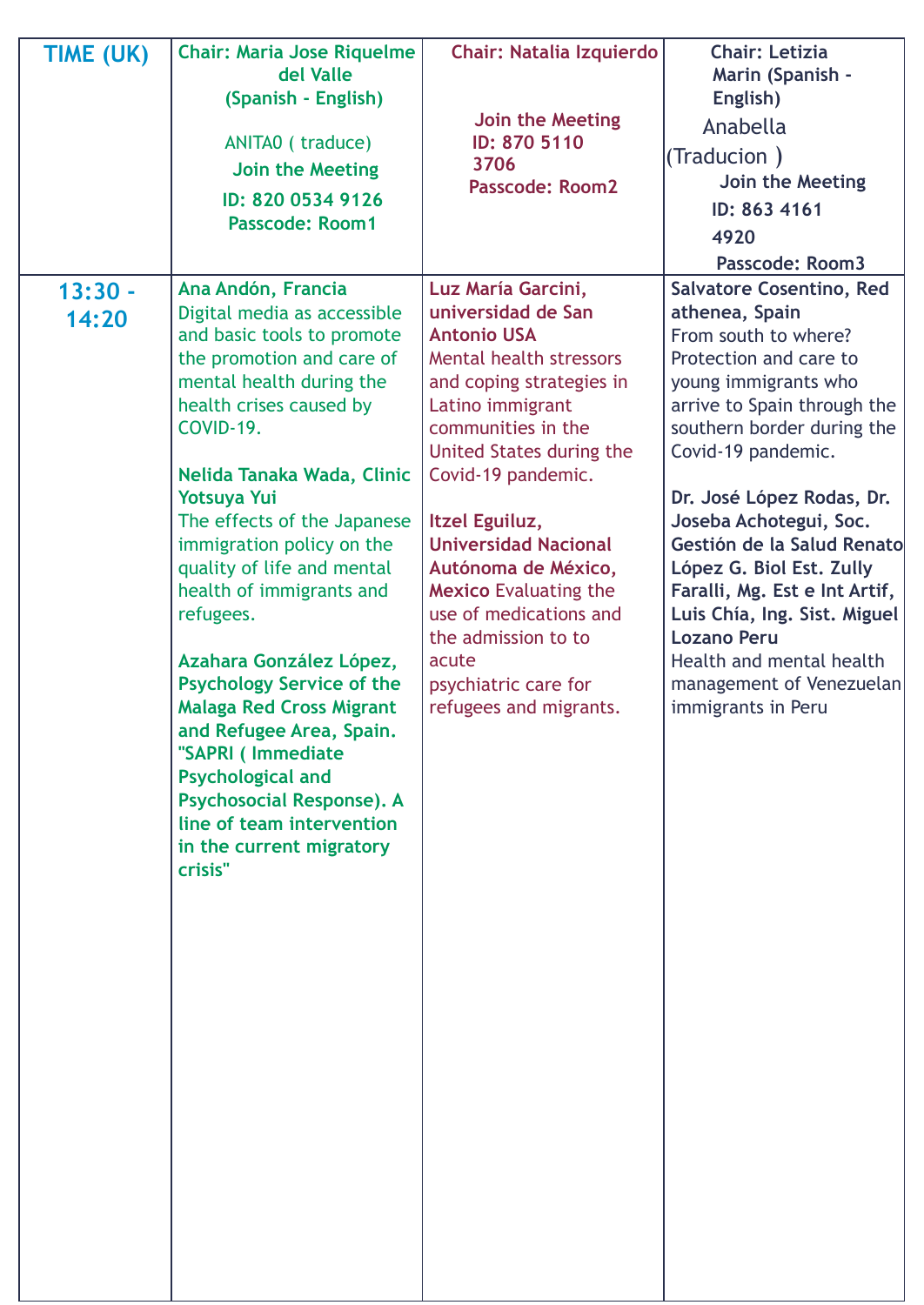| <b>Chair: Joseba</b><br><b>Chair: Anabella</b><br><b>Chair: Ivan Chairez</b><br>TIME (UK)<br>ish -<br>English)<br>ANITA (traduce)<br>ID: 870 5110 3706<br>ID: 820 0534<br>ID: 863 4161 4920<br>9126<br><b>Passcode: Room1</b><br><b>Passcode: Room2</b><br>Passcode: Room3<br><b>Cynthia Wimberly</b><br>$14:30 -$<br>Alba Lucía Díaz, Ed. D<br><b>Letizia Marin Italy Society:</b><br><b>President Viktor Frank</b><br>Solidarietà con l'America<br><b>Associate Professor</b><br>15:20<br>Latina - Psychologists<br><b>Institute USA</b><br><b>Community Health</b><br>& Psychotherapists<br>neighbour. Noah<br>National Tanya Rovira,                                                                                                                                                                                                                                                                                                                                                                                                                                                                                                                                      |                                |                       |                                                                             |
|-------------------------------------------------------------------------------------------------------------------------------------------------------------------------------------------------------------------------------------------------------------------------------------------------------------------------------------------------------------------------------------------------------------------------------------------------------------------------------------------------------------------------------------------------------------------------------------------------------------------------------------------------------------------------------------------------------------------------------------------------------------------------------------------------------------------------------------------------------------------------------------------------------------------------------------------------------------------------------------------------------------------------------------------------------------------------------------------------------------------------------------------------------------------------------|--------------------------------|-----------------------|-----------------------------------------------------------------------------|
|                                                                                                                                                                                                                                                                                                                                                                                                                                                                                                                                                                                                                                                                                                                                                                                                                                                                                                                                                                                                                                                                                                                                                                               |                                |                       |                                                                             |
|                                                                                                                                                                                                                                                                                                                                                                                                                                                                                                                                                                                                                                                                                                                                                                                                                                                                                                                                                                                                                                                                                                                                                                               |                                |                       |                                                                             |
| <b>Violence Center, Texas</b><br><b>Professor Community</b><br>Italy MPSQ & MCQ:<br><b>Health National</b><br>Questionnaires to aid the<br>Exploring the impact of<br>COVID-19 pandemic in<br>support of immigrants,<br><b>University California</b><br>COVID-19 and<br>migrants who survived<br>using<br>psycho-social-cultural<br>domestic violence.<br>marginalized immigrant<br>evaluation based on<br>communities.<br>Luis Eduardo Alvarado &<br>Ulysses syndrome and<br>Scheme Therapy.<br>Patricia F. de Cofiño<br><b>Academia de Salud</b><br>in Ukraine<br>Eunice Rodríguez & Ashini<br><b>Integral</b><br>Srivastava, Standford<br><b>Guatemala Entidades ONG</b><br>The impact of the<br>University, California, US<br>El Refugio de la Niñez<br>conflict in eastern<br>con el programa de<br>Promoting the mental<br>Ukraine migrants' mental<br>health of immigrant and<br>movilidad humana<br>health<br>low in the state of<br><b>distinguish</b><br>Guatemala<br>Strengunening resinent<br>remote participation in a<br>health promotion program<br>coping strategies in<br>during the pandemic.<br>children and adolescents<br>from migrant America<br>Center | <b>International Network -</b> | <b>Project Family</b> | <b>Core Adjunct</b><br>Wayne Zschech. Director<br>of Operation Mobilisation |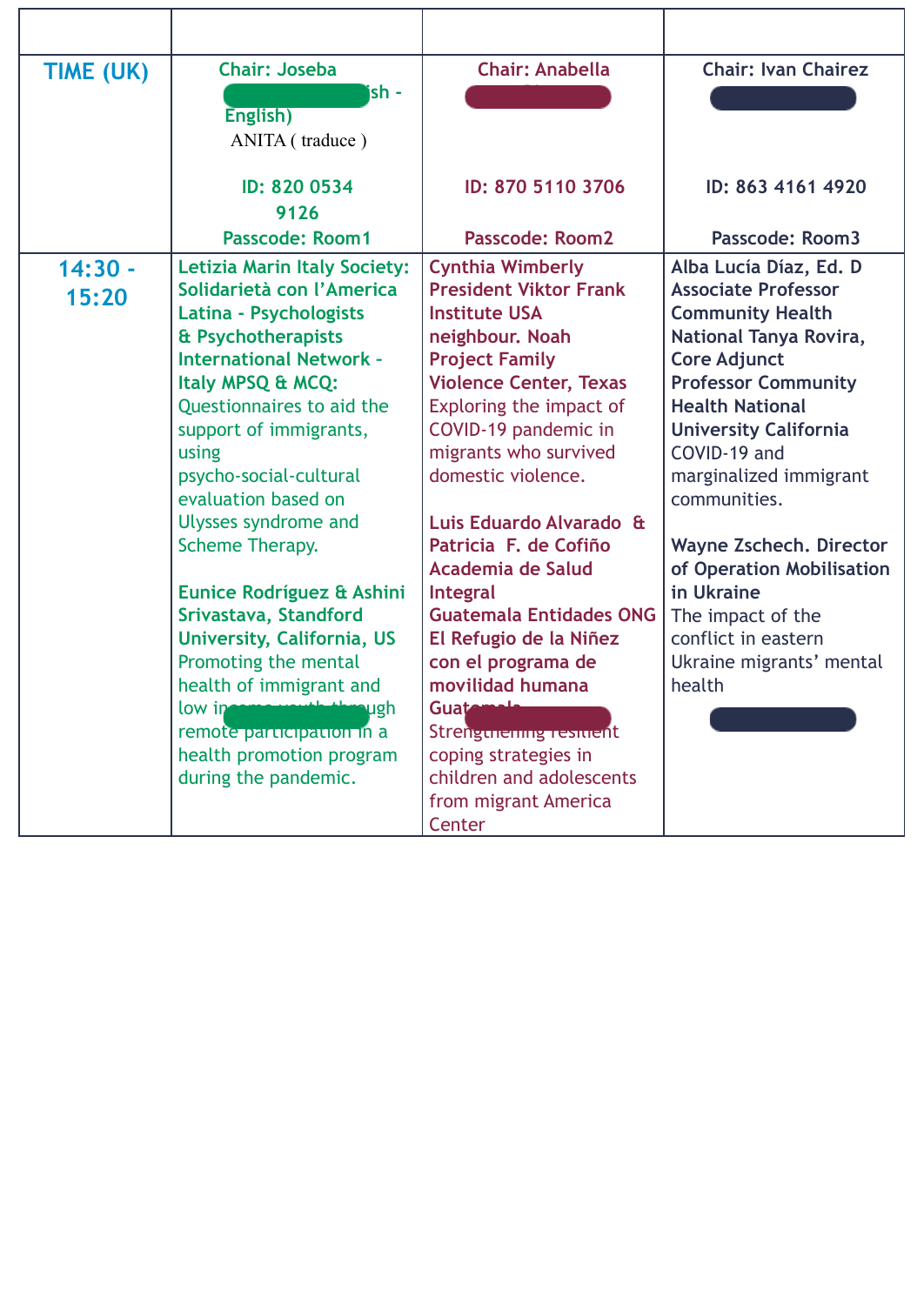| Community interventions to support migrants' mental health and integration |                                                                                                                                                                                                                    |                                                                                                                                                                           |  |  |  |
|----------------------------------------------------------------------------|--------------------------------------------------------------------------------------------------------------------------------------------------------------------------------------------------------------------|---------------------------------------------------------------------------------------------------------------------------------------------------------------------------|--|--|--|
| TIME (UK)                                                                  | <b>Moderator: Agata Vitale</b>                                                                                                                                                                                     | Moderator: Alessandra Mongardi<br>(Spanish - English)                                                                                                                     |  |  |  |
|                                                                            | Join the Meetin<br>ID: 820 0534 9126<br><b>Passcode: Room1</b>                                                                                                                                                     | Join the Meetin<br>ID: 870 5110<br>3706<br><b>Passcode: Room2</b>                                                                                                         |  |  |  |
| $15:30 -$<br>16:20                                                         | Rebecca Georgis, Bath Spa University,<br><b>Bath, UK</b><br>Developing a community- based model<br>of immigrant and refugee child<br>development to inform educational<br>and psychosocial interventions).         | <b>Carmen Indrani SPAIN</b><br>Rivera Rajah, Psychology Service of the<br>Malaga Red Cross Migrant and Refugee Area.<br>The power of Alves: confined, and in top<br>form. |  |  |  |
|                                                                            | Paula Reybitz, Integrative<br><b>Psychodynamic Psychotherapist</b><br><b>Coordinator Migrant Mental</b><br><b>Health in the NHS: WCC</b>                                                                           | Marina Ortiz. Unión de Poblanos en el<br><b>Exterior</b> An encounter with our roots:<br>meeting again with with those I have missed<br>for decades.                      |  |  |  |
|                                                                            | multi-ethnic IAPT services- a<br>story of Portuguese, UK<br>Migrant Mental Health in Community:<br>The Household Model in Lambeth<br>Portuguese Wellbeing Partnership - a<br>story of community health and change. | Verónica Juanes, Cruz Roja<br>Spain (español - inglés)<br>Intimate Partner Violence among asylum<br>seekers and refugees during Covid 19:<br>Another pandemic?            |  |  |  |

### **DAY 2**

### Sunday 31st October

| Assessment and intervention to support migrants' mental<br>health |                                                                                                         |                                                                                                       |  |
|-------------------------------------------------------------------|---------------------------------------------------------------------------------------------------------|-------------------------------------------------------------------------------------------------------|--|
| TIME (UK)                                                         | <b>Moderator: Dori Espeso</b><br><b>Join the Meeting</b><br>ID: 820 0534 9126<br><b>Passcode: Room1</b> | <b>Moderator: Nancy Liscano</b><br>Join the Meeting<br>ID: 870 5110<br>3706<br><b>Passcode: Room2</b> |  |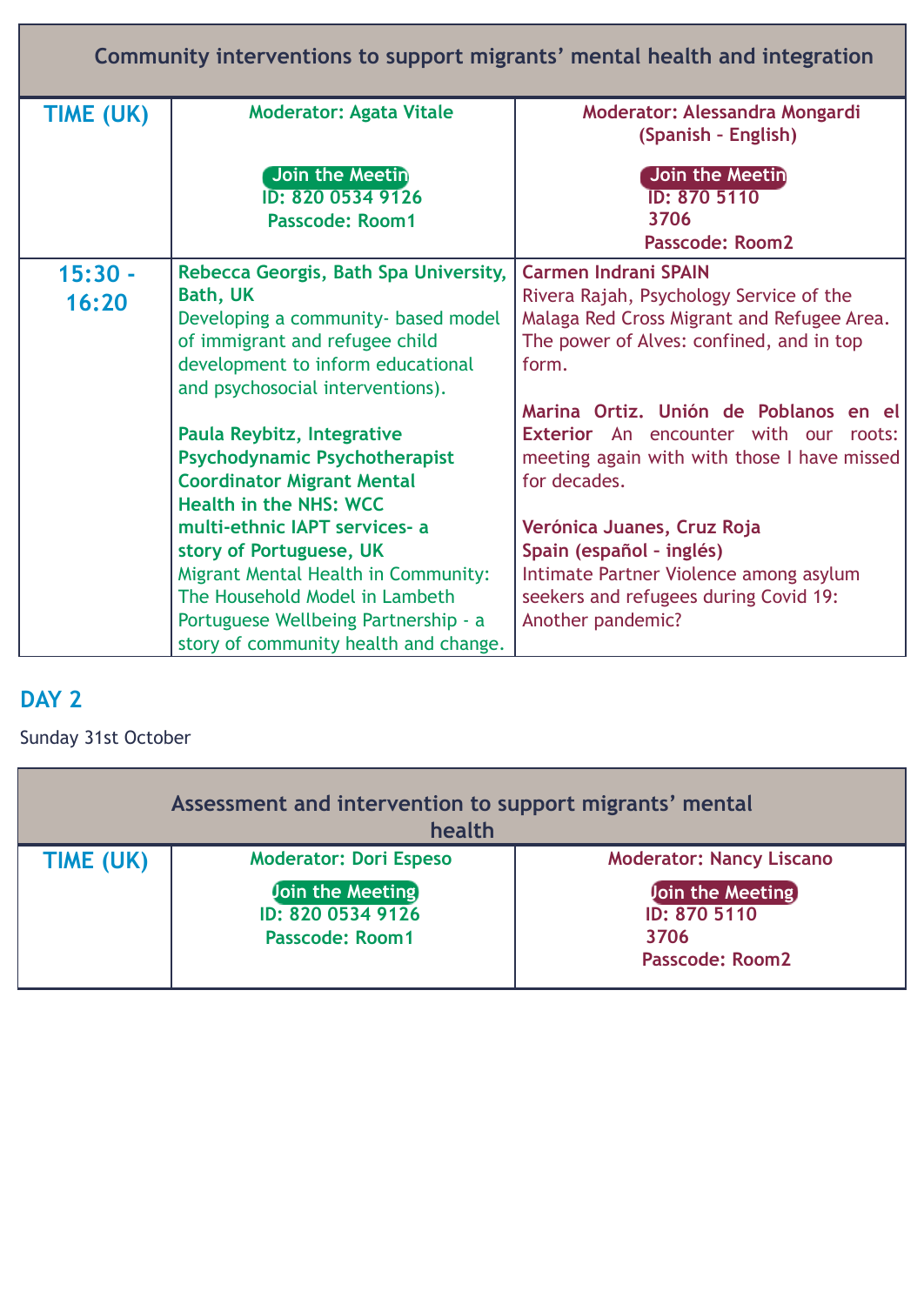| 11:20<br>Working with survivors of gender<br>Bath, UK and The Bath Centre for<br>violence during the Covid-19 pandemic.<br>Psychotherapy<br>Group and Individual Therapy for Refugees<br>and Asylum Seekers in Bristol.<br>Agata Vitale, Bath Spa University, UK<br>The effectiveness of narrative therapy<br>interventions to support migrants'<br>Adrián Farfan, Angie Montoya and<br>mental health.<br>Angelica Senato VOADES UK Young People | $10:30 -$ | Alessandra Mongardi Women and Girls | <b>Judy Ryde and Katie Hope,</b>     |
|--------------------------------------------------------------------------------------------------------------------------------------------------------------------------------------------------------------------------------------------------------------------------------------------------------------------------------------------------------------------------------------------------------------------------------------------------|-----------|-------------------------------------|--------------------------------------|
|                                                                                                                                                                                                                                                                                                                                                                                                                                                  |           | <b>Network London, UK</b>           | <b>Trauma Foundation South West,</b> |
|                                                                                                                                                                                                                                                                                                                                                                                                                                                  |           |                                     |                                      |
|                                                                                                                                                                                                                                                                                                                                                                                                                                                  |           |                                     |                                      |
|                                                                                                                                                                                                                                                                                                                                                                                                                                                  |           |                                     |                                      |
|                                                                                                                                                                                                                                                                                                                                                                                                                                                  |           |                                     |                                      |
|                                                                                                                                                                                                                                                                                                                                                                                                                                                  |           |                                     |                                      |
|                                                                                                                                                                                                                                                                                                                                                                                                                                                  |           |                                     |                                      |
|                                                                                                                                                                                                                                                                                                                                                                                                                                                  |           |                                     |                                      |
|                                                                                                                                                                                                                                                                                                                                                                                                                                                  |           |                                     | Community Impact of young people on  |
| families in migration processes.<br>Anna Ferreira, University of                                                                                                                                                                                                                                                                                                                                                                                 |           |                                     |                                      |
| <b>Birmingham UK</b>                                                                                                                                                                                                                                                                                                                                                                                                                             |           |                                     |                                      |
| The power of community: Exploring                                                                                                                                                                                                                                                                                                                                                                                                                |           |                                     |                                      |
| the role of civil society in social                                                                                                                                                                                                                                                                                                                                                                                                              |           |                                     |                                      |
| cohesion.                                                                                                                                                                                                                                                                                                                                                                                                                                        |           |                                     |                                      |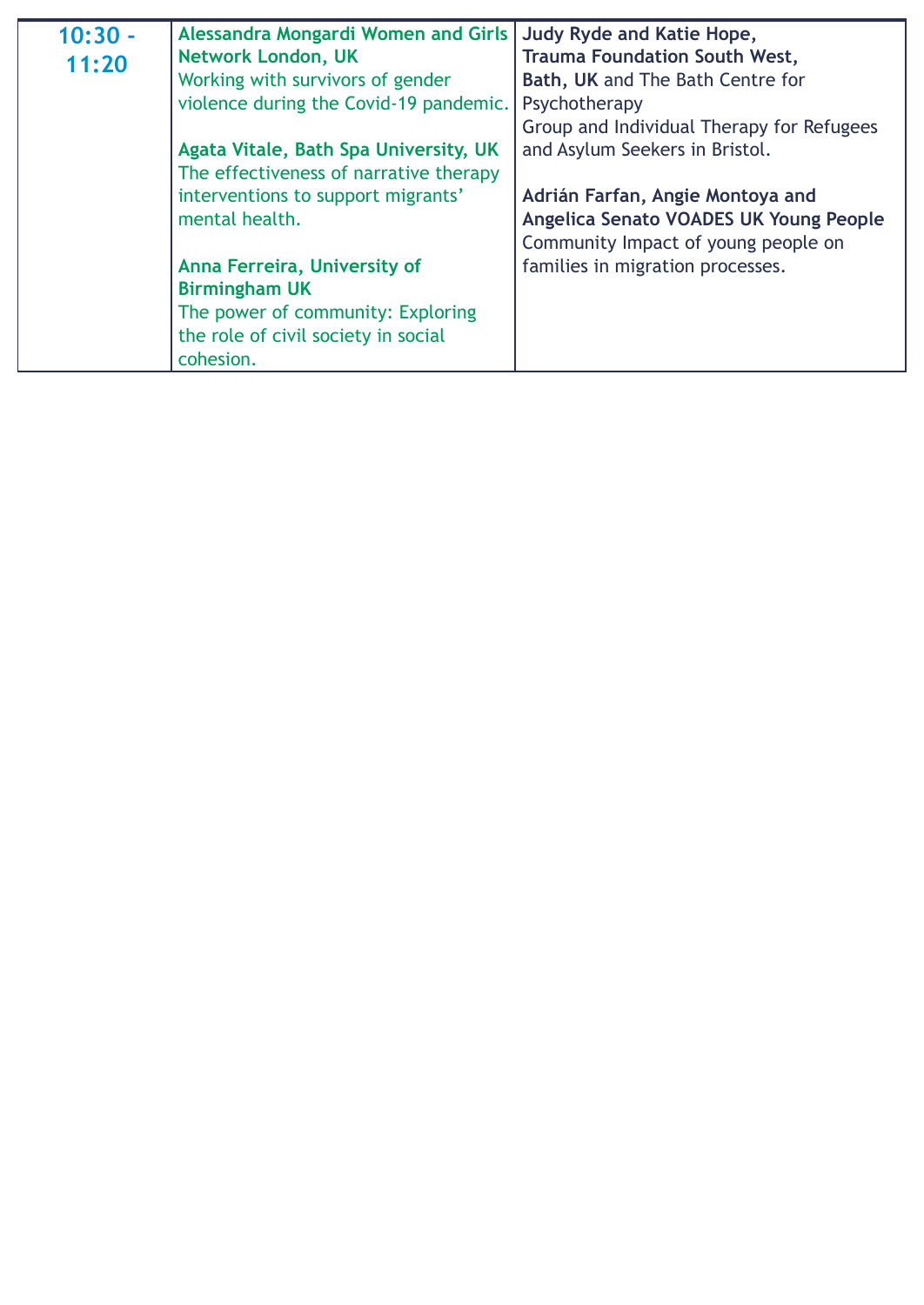| TIME (UK)          | <b>Moderator: Dori</b><br><b>Espeso</b>                                                                                                                                                                                                                                                                                                                                                                                                                                                              |                                                                                    |                                                                                                                                                                                                                                               |                                                                                                       |
|--------------------|------------------------------------------------------------------------------------------------------------------------------------------------------------------------------------------------------------------------------------------------------------------------------------------------------------------------------------------------------------------------------------------------------------------------------------------------------------------------------------------------------|------------------------------------------------------------------------------------|-----------------------------------------------------------------------------------------------------------------------------------------------------------------------------------------------------------------------------------------------|-------------------------------------------------------------------------------------------------------|
|                    | ID: 820 0534<br>9126<br><b>Passcode: Room1</b>                                                                                                                                                                                                                                                                                                                                                                                                                                                       |                                                                                    |                                                                                                                                                                                                                                               |                                                                                                       |
| $11:30 -$<br>12:20 | Any Florin UK - CHILE Mindfulness / atención plena may contribute to any migrant's<br>wellbeing ' Any Florin (MRSH) wellbeing & mindfulness facilitator, Former mental<br>well-being coordinator(NHS), long-lasting VOADES 'volunteer member & supporter of<br>Atenea Network.<br><b>Claudia Lopez-Pietro EAL Raising Achievement Coordinator Year 7 Deputy Raising</b><br>Achievement Coordinator Saint Gabriel's College.<br>The impact of Covid-19 on migrant school children and their families. |                                                                                    |                                                                                                                                                                                                                                               |                                                                                                       |
|                    | Community intervention to support migrants' mental<br>health                                                                                                                                                                                                                                                                                                                                                                                                                                         |                                                                                    |                                                                                                                                                                                                                                               |                                                                                                       |
| TIME (UK)          | Moderator: Alessandra Mongardi                                                                                                                                                                                                                                                                                                                                                                                                                                                                       |                                                                                    | <b>Moderator: Ana Andon</b>                                                                                                                                                                                                                   |                                                                                                       |
|                    | ID: 820 0534 9126<br><b>Passcode: Room1</b>                                                                                                                                                                                                                                                                                                                                                                                                                                                          |                                                                                    | ID: 870 5110<br>3706<br><b>Passcode: Room2</b>                                                                                                                                                                                                |                                                                                                       |
| $12:30 -$<br>13:20 | Jhon Marulanda (latin american disabled<br>people's project) UK<br>Immigration impact for disabled and<br>elderly people of the spanish and<br>portuguese speaking community in the<br>Soledad Delgado Founder Kimberly R.<br><b>Ochoa Director UK</b><br>The role of community integration and<br>empowerment for strengthening ethnic<br>minority groups.                                                                                                                                          |                                                                                    | Mary Ingham, UK<br>Mental Health and Well Being of the young<br>immigrants in UK and Dubai.<br>Juan Pimienta, UK Metropolitan Police<br><b>Ibero American Association</b><br>The Roma Community in London and the<br><b>Ulysses Syndrome.</b> |                                                                                                       |
| $13:30 -$<br>14:30 | <b>LUNCH BREAK</b>                                                                                                                                                                                                                                                                                                                                                                                                                                                                                   |                                                                                    |                                                                                                                                                                                                                                               |                                                                                                       |
| TIME (UK)          | <b>Moderator: Maria Jose</b><br>Ri- quelme del Valle<br>Join the Meeting<br>ID: 820 0534<br>9126<br><b>Passcode: Room1</b>                                                                                                                                                                                                                                                                                                                                                                           | <b>Moderator: Katheryn</b><br>Gallo (Spanish -<br>English)<br>ID: 870 5110<br>3706 | Join the Meeting<br><b>Passcode: Room2</b>                                                                                                                                                                                                    | <b>Moderator: Itzel</b><br>Eguiluz (Spanish -<br>English)<br>Join the Meeting<br>ID: 863 4161<br>4920 |
|                    |                                                                                                                                                                                                                                                                                                                                                                                                                                                                                                      |                                                                                    |                                                                                                                                                                                                                                               | <b>Passcode: Room3</b>                                                                                |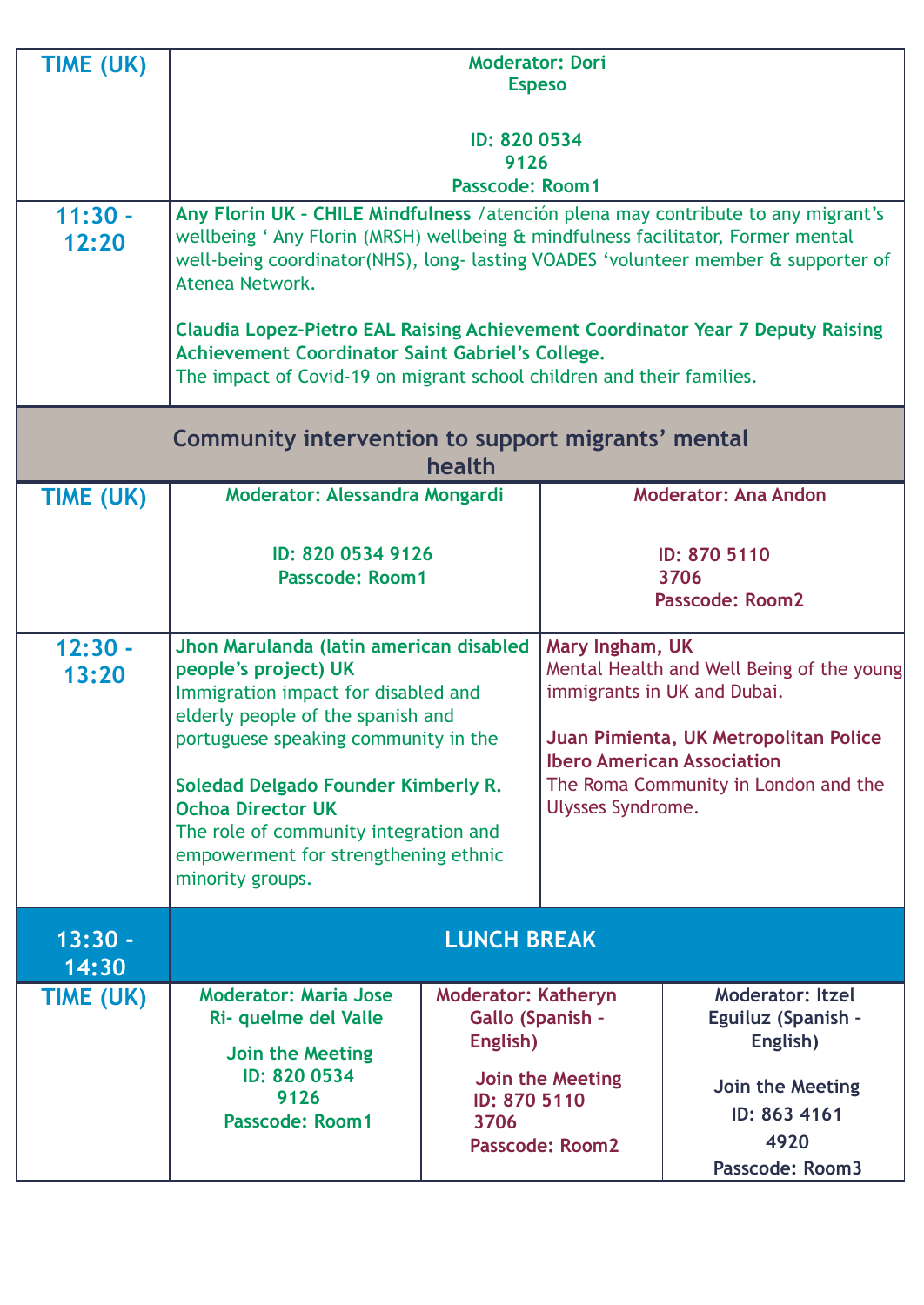| $13:30 -$ | Dr Doreen Francis,               | <b>Dr Patricia</b>          | Yu Abe, Yotsuya Yui Clinic, |
|-----------|----------------------------------|-----------------------------|-----------------------------|
| 14:20     | <b>Canada, Director Viktor</b>   | Ovejas, Pontificá           | <b>Tokyo</b>                |
|           | <b>Franks Canada And UK</b>      | Universidad CatólicaSanta   | Immigration and Refugee     |
|           | Migration: meaning of            | María de los Buenos         | Policy in Japan and Mental  |
|           | suffering and loss.              | <b>Aires, Y Universidad</b> | Health in the COVID-19      |
|           |                                  | Austral.                    | Pandemic.                   |
|           | <b>Marisa Tsuchida - Clinica</b> | <b>ARGENTINA</b>            |                             |
|           | Yotsuya Yui - Keio University    |                             |                             |
|           | Coronavirus vaccination          |                             |                             |
|           | status in Japan and access       |                             |                             |
|           | to it for foreign residents.     |                             |                             |





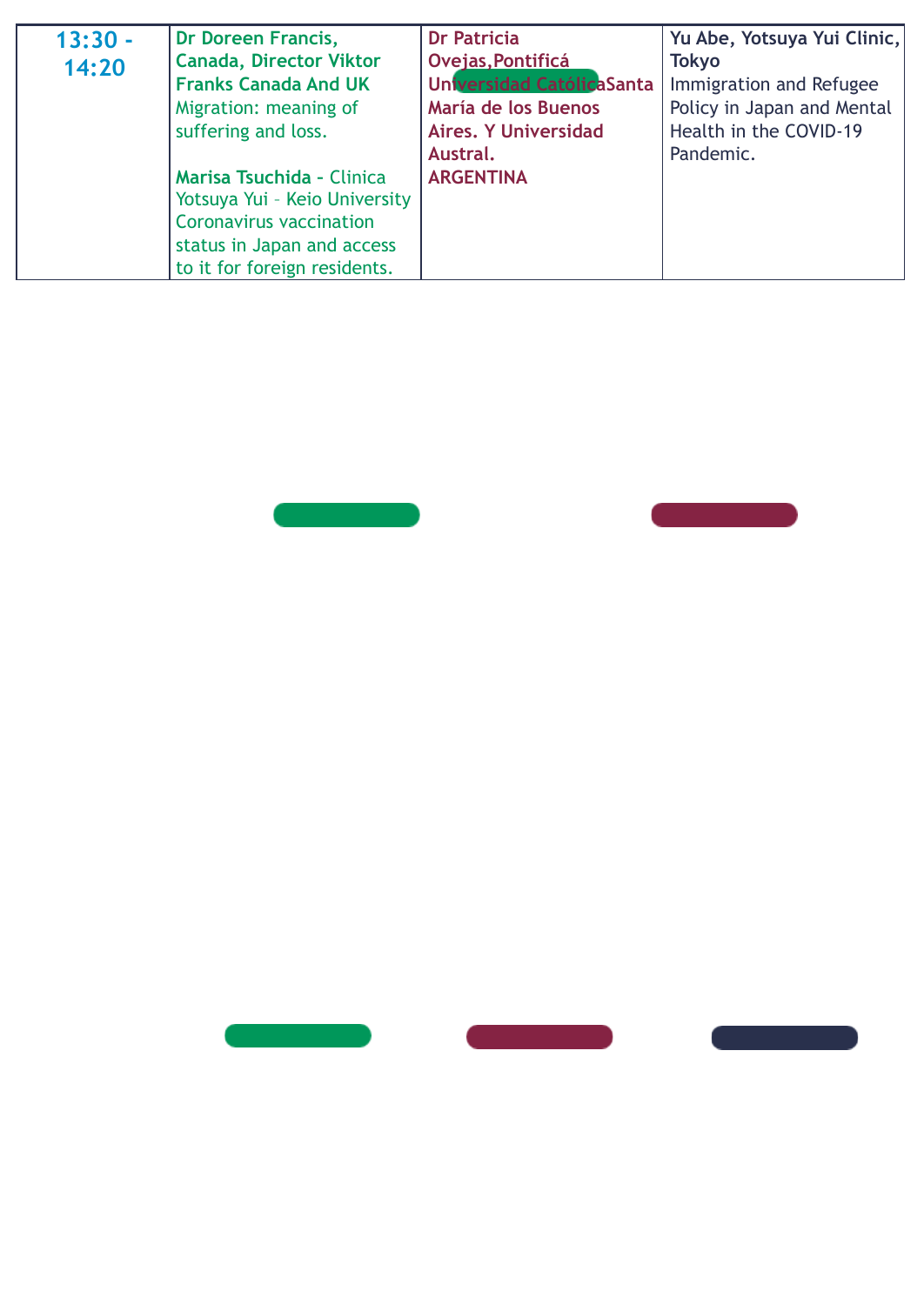|                    | Ana Sri CAPE Vulnerabiltiy<br>Index: Compassion,<br>Assertive Action,<br>Pragmatism and Evidence -<br><b>Version for Latin American</b><br>and the Caribbean (CAPE VI-<br>LAC) "Globalisation,<br>conflict, climate change,<br>natural disasters: putting<br>mental health into foreign<br>policy."                                                                                                                                                                                                                                               | The contribution of<br>logotherapy in the<br>approach of migrants<br>living in Populations with<br>socioeconomic<br>vulnerability<br>Elisa Iwaki, Clinic Yotsuya<br>Yui / NPO ABC Japan<br>The mental health of<br>children and adolescents                                                                                                                                                                                                                                                                                                                    | Luis Renato Malca<br>Montoya, psicólogo<br>comunitario y<br>psicoterapeuta, Bonn,<br>Germany<br>Jumping frontiers<br>in uncertain<br>times.                                                                                                                                                                                                                                                                                                                                |
|--------------------|---------------------------------------------------------------------------------------------------------------------------------------------------------------------------------------------------------------------------------------------------------------------------------------------------------------------------------------------------------------------------------------------------------------------------------------------------------------------------------------------------------------------------------------------------|----------------------------------------------------------------------------------------------------------------------------------------------------------------------------------------------------------------------------------------------------------------------------------------------------------------------------------------------------------------------------------------------------------------------------------------------------------------------------------------------------------------------------------------------------------------|----------------------------------------------------------------------------------------------------------------------------------------------------------------------------------------------------------------------------------------------------------------------------------------------------------------------------------------------------------------------------------------------------------------------------------------------------------------------------|
|                    |                                                                                                                                                                                                                                                                                                                                                                                                                                                                                                                                                   | from Brazilian background<br>who live in Japan.                                                                                                                                                                                                                                                                                                                                                                                                                                                                                                                |                                                                                                                                                                                                                                                                                                                                                                                                                                                                            |
| TIME (UK)          | <b>Moderator: Nancy</b><br><b>Rosero</b><br>(Spanish - English)<br>Join the Meeting<br>ID: 820 0534<br>9126<br>Passcode: Room1                                                                                                                                                                                                                                                                                                                                                                                                                    | <b>Moderator: Ivan Chairez</b><br>Join the Meetin<br>ID: 870 5110<br>3706<br><b>Passcode: Room2</b>                                                                                                                                                                                                                                                                                                                                                                                                                                                            | <b>Moderator: Liliana</b><br><b>Osorio</b><br>Join the Meeting<br>ID: 863 4161<br>4920<br><b>Passcode: Room3</b>                                                                                                                                                                                                                                                                                                                                                           |
| $15:30 -$<br>16:20 | <b>Miguel Olivos, NPO</b><br>kawasaki<br>international School<br>"JAPAN TODAY: NOTHING<br>HAPPENING, BUT UNSAFE<br>AND SCARED" big impact<br>in Migrant community.<br><b>Edward Antonio Lozano</b><br>Vargas, Dr. E. Antonio<br><b>Lozano Vargas Psychiatrist</b><br>and Psychotherapist<br><b>Universidad Peruana</b><br>Cayetano Heredia member<br>of the committee on<br>mental health care for<br>vulnerable populations<br>during the Covid-19<br>pandemic Lima -<br><b>Peru Characteristics</b><br>Venezuelan immigrants<br>living in Peru. | <b>Maria Linforth-Hall, UK</b><br>The loneliness of old age<br>in the migrant<br>community.<br><b>Manuel Ernesto Ortega,</b><br><b>Biomagnetism Therapist,</b><br><b>NLP and Associate Diploma</b><br>in Logotherapy. Director<br><b>Voades Ecuador</b><br>The effects of forced<br>migration for the mental<br>health of family members<br>left behind.<br>Mary Lou de Leon Siantz<br>"Migration of<br><b>Unaccompanied Children: A</b><br><b>Global Challenge"</b><br>Mary Lou de Leon Siantz<br><b>PhD RN FAAN</b><br><b>California-Davis</b><br>Sacramento | Silvia Peñas Martin PhD<br>in Psychology<br><b>University Teacher</b><br>Head of the<br><b>Psychosocial Care and</b><br><b>Immigration Area in</b><br><b>Egintza Association</b><br><b>BIDELAGUN in Basque</b><br>means "traveling<br>companion."<br>Angel Adegbayi and<br>Azmarea Muhamad Azlan.<br>Are Southwark Youth Co-<br><b>Cabinet Members for</b><br>Mental Health by<br>Southwark Youth<br>Parliament. Young People's<br>Mental Heath: Culture and<br>Tradition. |

#### **16:30 - 17:30: Red Athenea Assembly**

**Introducing our next congress in Colombia-Latin America ID: 820 0534 9126 Passcode: Room1**